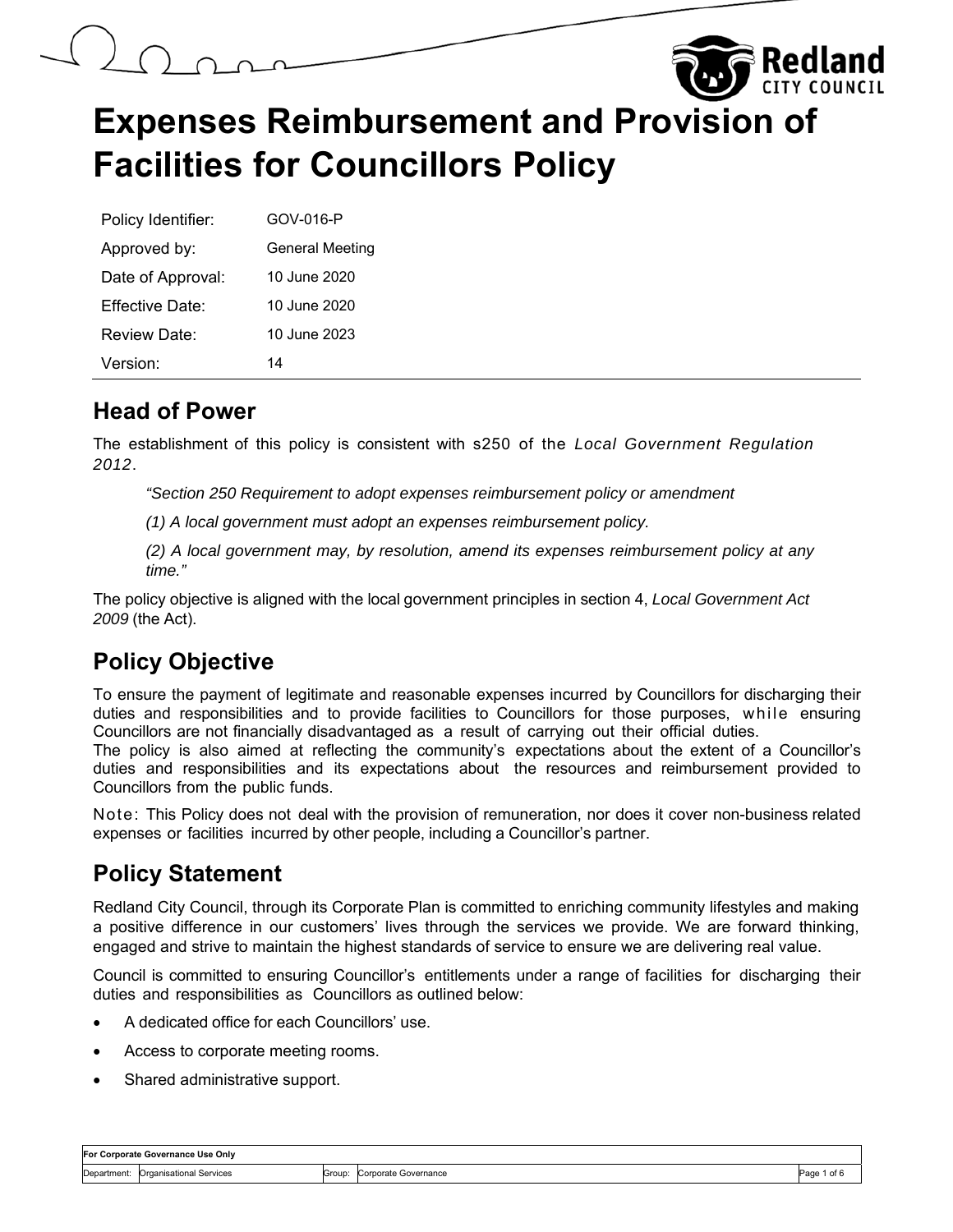# **Expenses Reimbursement and Provision of Facilities for Councillors Policy**

- Computer and communications equipment (generally consistent with that provided to the Executive Leadership Team). Limited private use of computer equipment and telephones is permitted providing that the use is lawful and that the use is appropriate (would not bring Council or the Councillor into disrepute, e.g. pornography, gambling, operating a business).
	- Stationery and printing. This excludes use for personal promotion.
	- Newspapers and journals (shared access).
	- Personal protective equipment.
	- Insurance, including: public liability, professional indemnity, personal accident and travel insurance (domestic and international).
	- Newsletters. Council may publish divisional newsletters up to four times per year. None will be published in the period of three months prior to a local government election.
	- Parking space for a motor-vehicle.
	- Salary sacrificing into superannuation, subject to Australian Taxation Office rulings and any other relevant policy.
	- Salary sacrificing to lease a motor-vehicle.
	- Vehicle: Councillors may select one of the following options:

| Option 1 | Council | Vehicle selection will be made in | ATO log book (supplied by Financial       |
|----------|---------|-----------------------------------|-------------------------------------------|
|          | Vehicle | accordance with the Staff         | Services) to be completed for three       |
|          |         | Passenger Vehicle Fleet Policy    | months outlining all business and private |
|          |         | POL-2812                          | use. The percentage of private use        |
|          |         |                                   | calculated in the three month period will |
|          |         |                                   | be used for the term to calculate the     |
|          |         |                                   | private use component to be paid by the   |
|          |         |                                   | Councillor on a fortnightly basis through |
|          |         |                                   | payroll                                   |

A Council vehicle approved for private use may be driven by any driver with a full class C licence, with the prior approval of the Councillor. Members of the Councillor's immediate family who are currently provisional drivers on 'P' plates may drive the vehicle, however the vehicle must not be driven by anyone on 'L' plates. Councillors will be expected to comply with Council's guidelines relating to motor-vehicle use to the extent that is relevant to their role, e.g. safety requirements and restrictions on the use of a fuel card.

| Option 2                         | Mileage claim form to be completed for    |
|----------------------------------|-------------------------------------------|
| Claim reimbursement for business | each business use instance, including the |
| Private                          | reason for travel. To be paid in          |
| Vehicle Use                      | accordance with ATO rates per KM on a     |
| use of private vehicle           | fortnightly basis through payroll.        |

| For Corporate Governance Use Only |                         |        |                      |  |
|-----------------------------------|-------------------------|--------|----------------------|--|
| Department:                       | Organisational Services | Group: | Corporate Governance |  |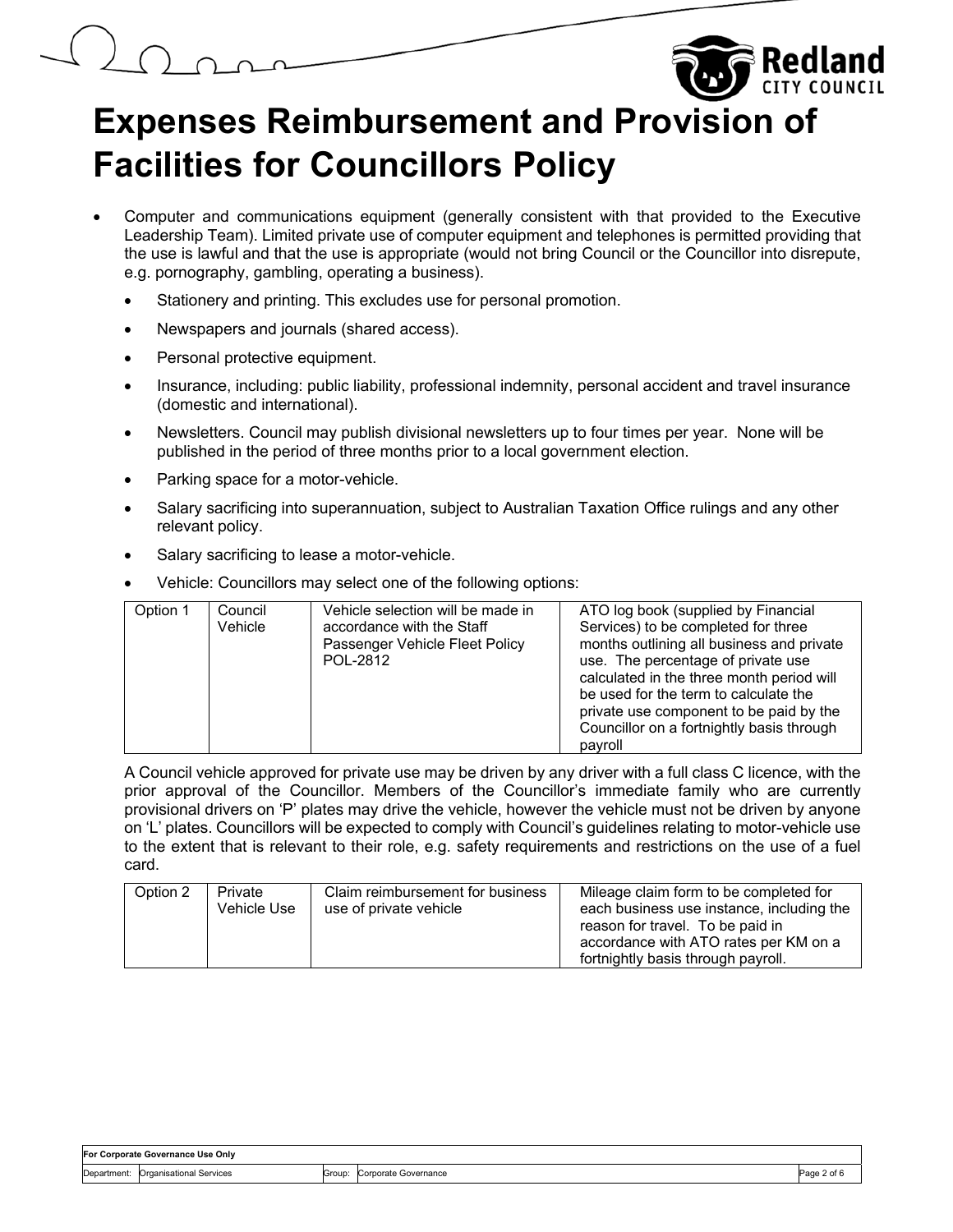# $\Omega$



**Redland** 

## **Definitions**

| <b>Term</b>             | <b>Definition</b>                                                                                                                                                                                                                                                                                                                                                                                                                                                                                                                                                                                                                                                                                                                                                                                                                                                                                                                                                                                                                                                                                                                                                                                                                                                                                                                                                                                     |
|-------------------------|-------------------------------------------------------------------------------------------------------------------------------------------------------------------------------------------------------------------------------------------------------------------------------------------------------------------------------------------------------------------------------------------------------------------------------------------------------------------------------------------------------------------------------------------------------------------------------------------------------------------------------------------------------------------------------------------------------------------------------------------------------------------------------------------------------------------------------------------------------------------------------------------------------------------------------------------------------------------------------------------------------------------------------------------------------------------------------------------------------------------------------------------------------------------------------------------------------------------------------------------------------------------------------------------------------------------------------------------------------------------------------------------------------|
| <b>Council Business</b> | Official business conducted on behalf of, and/or approved by Council, where a<br>Councillor is required to undertake certain tasks to satisfy legislative requirements or<br>achieve business continuity for the Council. Council business should result in a benefit<br>being achieved either for Council, the local government area or the community.<br>Council business includes functions and events that are a statutory requirement of the<br>Councillor's role or are officially recorded in minutes or other public records. This might<br>also include attending an event or function to perform official duties or as an official<br>Council representative, such as:<br>Ceremonial openings of buildings or facilities<br>$\bullet$<br>Fetes, festivals and carnivals<br>$\bullet$<br>Annual or presentation dinners<br>$\bullet$<br>Public meetings                                                                                                                                                                                                                                                                                                                                                                                                                                                                                                                                      |
|                         | Private meetings arranged through official council channels (i.e. documented in<br>official records or diary) for the purpose of conducting bona fide discussions<br>relating to the business of council.                                                                                                                                                                                                                                                                                                                                                                                                                                                                                                                                                                                                                                                                                                                                                                                                                                                                                                                                                                                                                                                                                                                                                                                             |
|                         | Any other meeting, event or function described in section 107(4) Local<br>$\bullet$<br>Government Act 2009 under 'Insurance of Councillors', for example, attendance<br>at:<br>Meetings of the local government or its committees that the Councillor is<br>$\circ$<br>entitled or asked to attend.<br>Meetings for a resident of the local government area.<br>O<br>Conferences, deputations, inspections and meetings at which the<br>$\circ$<br>Councillor's attendance is permitted by the local government.<br>Official functions organised for the local government.<br>$\circ$<br>Gathering of information by a councillor necessary to inform him or her of an<br>$\circ$<br>incident of interest to Council or which properly falls within the responsibility<br>of Council.<br>* Participating in a community group event or being a representative on a board<br>not associated with Council is not regarded as Council business.<br>Reimbursement of expenses legitimately incurred for discharging their duties and                                                                                                                                                                                                                                                                                                                                                                      |
|                         | responsibilities as Councillors:<br>Parking charges relating to attendance at meetings and other functions. This<br>$\circ$<br>includes paid parking related to travel to and from the islands.<br>Travel by air, other public transport, hire car or taxi. Air travel must be booked<br>$\circ$<br>through Council's Travel Coordinator. Taxi vouchers, Go Cards and<br>ferry/barge vouchers are available upon request.<br>Domestic air travel will be in economy class. International air travel may<br>be in premium economy or business class where offered.<br>The CEO or delegate may approve a Councillor's request to extend a<br>business trip to include a private component subject to all the costs<br>relating to the private component being paid for by the Councillor.<br>International travel requires the prior approval of Council other than as<br>٠<br>detailed in GOV-016-SD Core & Industry Specific Training Expenses<br>Reimbursement and Provision of Facilities for Councillors (A4781453)<br>The CEO or delegate may approve reimbursement of business-related<br>٠<br>expenses (within budget) incurred by a Councillor while on a privately-<br>funded overseas trip. This is limited to costs incurred for travel,<br>accommodation and the cost of attending a conference (if applicable). If a<br>claim relates to a conference or other training, the Councillor's |

**For Corporate Governance Use Only**  Department: Organisational Services Croup: Corporate Governance Corporate Governance Page 3 of 6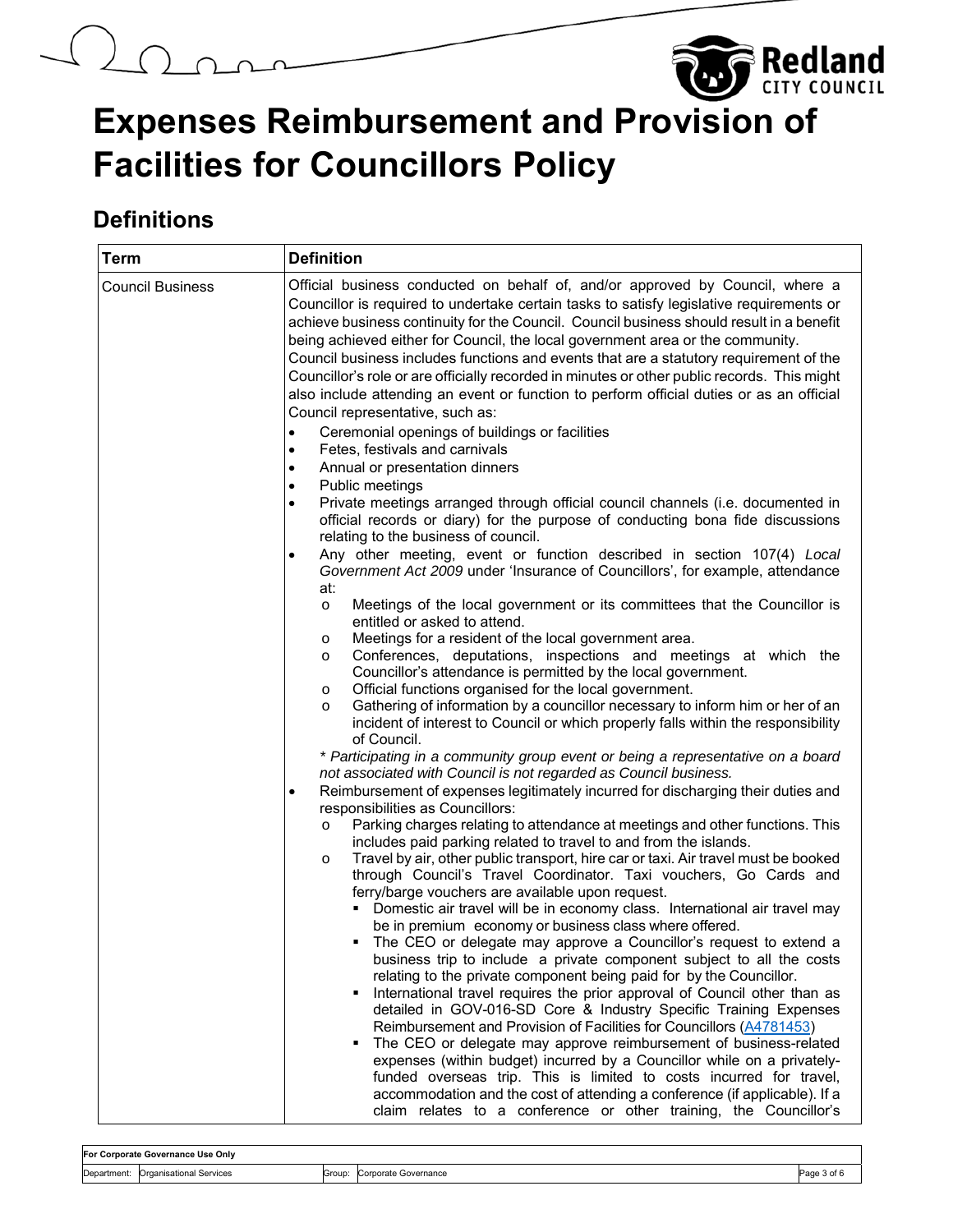# $\bigcup_{i=1}^{n}$

# **Expenses Reimbursement and Provision of Facilities for Councillors Policy**

**Redland** 

| <b>Term</b> | <b>Definition</b>                                                                                                                                                                                                                                                                                                                                                                                                                                                                                                                                                                                                                                                                                                                                                                                                                                                                                                                                                                                                                                                                                                                                                                                                                                                                                                                                                                                                                                                                                                                                                                                                                                                                                                                                                                                                                                                                                                                                                                                                                                                                                                                                                                                                                                                                                                                                                                                                                                                                                                                                                                                                                                                                                                                                                                                                                                                                                                                                                                                                                                                                                                        |  |  |  |
|-------------|--------------------------------------------------------------------------------------------------------------------------------------------------------------------------------------------------------------------------------------------------------------------------------------------------------------------------------------------------------------------------------------------------------------------------------------------------------------------------------------------------------------------------------------------------------------------------------------------------------------------------------------------------------------------------------------------------------------------------------------------------------------------------------------------------------------------------------------------------------------------------------------------------------------------------------------------------------------------------------------------------------------------------------------------------------------------------------------------------------------------------------------------------------------------------------------------------------------------------------------------------------------------------------------------------------------------------------------------------------------------------------------------------------------------------------------------------------------------------------------------------------------------------------------------------------------------------------------------------------------------------------------------------------------------------------------------------------------------------------------------------------------------------------------------------------------------------------------------------------------------------------------------------------------------------------------------------------------------------------------------------------------------------------------------------------------------------------------------------------------------------------------------------------------------------------------------------------------------------------------------------------------------------------------------------------------------------------------------------------------------------------------------------------------------------------------------------------------------------------------------------------------------------------------------------------------------------------------------------------------------------------------------------------------------------------------------------------------------------------------------------------------------------------------------------------------------------------------------------------------------------------------------------------------------------------------------------------------------------------------------------------------------------------------------------------------------------------------------------------------------------|--|--|--|
|             | discretionary training budget shall be used.<br>Travel to/from the islands. This does not include the cost of ferry/barge<br>O<br>transport for a Councillor who lives on one of the islands and who is travelling<br>between his/her home and the mainland. The Policy acknowledges the<br>special needs for Councillors whose division and electoral duties include the<br>Moreton Bay Islands (NSI, Coochiemudlo and SMBI) who are reasonably<br>required to attend business related and community events, meetings and<br>functions which are subject to transport and ferry times, and who may incur<br>incidental accommodation and related expenses, which may be paid for in<br>accordance with this Policy.<br>Accommodation associated with attending training, conferences, etc (must<br>O<br>be booked through the Travel Coordinator).<br>Meals associated with overnight stays or full-day activities where a meal is<br>O<br>not provided.<br>Professional development. 'Core training' and 'industry-specific training' are<br>O<br>listed in GOV-016-SD Core & Industry Specific Training Expenses<br>Reimbursement and Provision of Facilities for Councillors (A4781453).<br>Councillors undertaking 'core and industry-specific training' will have the<br>costs met by Council. Training that does not fall within either list will have<br>the costs met by Council, using the Councillor's discretionary training<br>budget until that fund is exhausted.<br>The discretionary training budget for each Councillor is set at \$8,000 per<br>term. The budget includes payment for costs associated with the training,<br>e.g. travel and accommodation. The training must be approved in advance<br>and the content must be relevant to the duties of a Councillor.<br>Where the training involves attendance at a conference, the Councillor<br>must present a report to a Council meeting within three months of their<br>attendance.<br>Hospitality.<br>$\circ$<br>This includes Councillors attending events and functions as a<br>٠<br>representative of Council. This also includes Councillor attendance at<br>events where they have been invited solely or mainly due to their role as<br>a Councillor, albeit not in an official capacity.<br>Examples include:<br>fundraising events (for charity), festivals, celebratory dinners (for<br>community groups/members) and other community events. This does not<br>include any event, whether fundraising or not, intended to promote a<br>candidate for election to any level of government;<br>Reasonable costs incurred will be reimbursed. Minor expenditure to pay<br>for raffle tickets is acceptable, however any prizes won will be returned to<br>be redrawn or will become the property of Council. Requests from the<br>community for donations of gifts for raffle prizes, etc. will not be refunded.<br>A shared pool of funds, set each year in the budget, will be used for<br>reimbursing Councillors' hospitality expenses. Other examples of<br>expenses that are not covered include: personal costs associated with |  |  |  |
|             | being away from home, e.g. kennel fees, in-flight movies, hotel mini bar;<br>and the payment of infringements.                                                                                                                                                                                                                                                                                                                                                                                                                                                                                                                                                                                                                                                                                                                                                                                                                                                                                                                                                                                                                                                                                                                                                                                                                                                                                                                                                                                                                                                                                                                                                                                                                                                                                                                                                                                                                                                                                                                                                                                                                                                                                                                                                                                                                                                                                                                                                                                                                                                                                                                                                                                                                                                                                                                                                                                                                                                                                                                                                                                                           |  |  |  |
|             | Mayor's entitlement to a corporate credit card due to of the larger number of<br>transactions due to the role. The same rules apply to its use as are applied to<br>employees with a corporate credit card.<br>A Councillor travelling on business internationally may apply to be issued<br>$\Omega$<br>with a corporate credit card for the period of travel. These cards may only<br>be used to pay for expenses that can be claimed under this policy provided.<br>Tax receipts are provided for each claim. If a tax receipt is lost, a statutory                                                                                                                                                                                                                                                                                                                                                                                                                                                                                                                                                                                                                                                                                                                                                                                                                                                                                                                                                                                                                                                                                                                                                                                                                                                                                                                                                                                                                                                                                                                                                                                                                                                                                                                                                                                                                                                                                                                                                                                                                                                                                                                                                                                                                                                                                                                                                                                                                                                                                                                                                                   |  |  |  |

|             | For Corporate Governance Use Only      |        |                         |      |
|-------------|----------------------------------------|--------|-------------------------|------|
| Department: | :)rganisational<br>l Service:<br>viual | Group: | `ornorate<br>Governance | ¬--- |
|             |                                        |        |                         |      |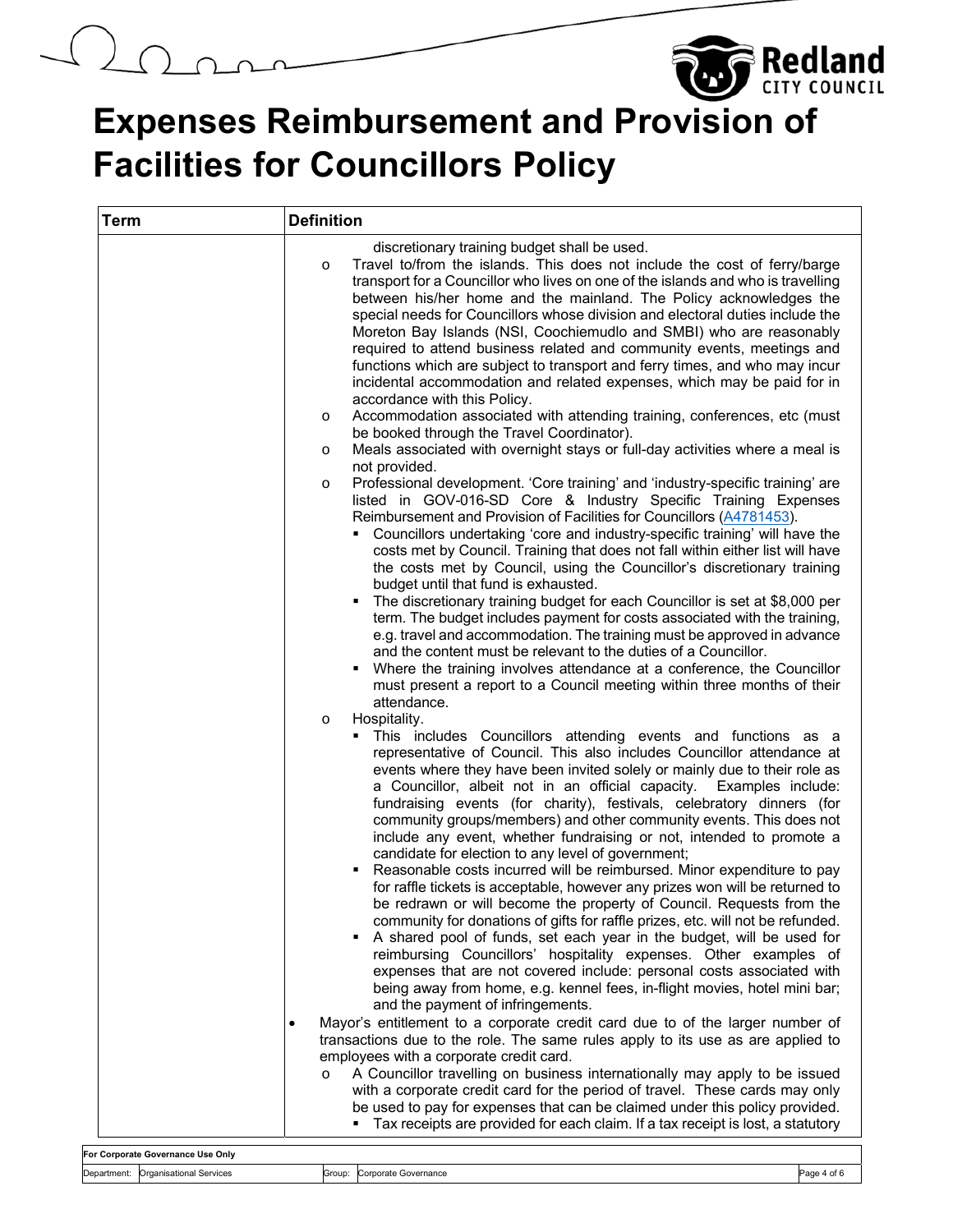

# **Expenses Reimbursement and Provision of Facilities for Councillors Policy**

| <b>Term</b>             | <b>Definition</b>                                                                                                                                                                                                                                                                                                                                                                                                                                                                                                                                                               |  |
|-------------------------|---------------------------------------------------------------------------------------------------------------------------------------------------------------------------------------------------------------------------------------------------------------------------------------------------------------------------------------------------------------------------------------------------------------------------------------------------------------------------------------------------------------------------------------------------------------------------------|--|
|                         | declaration will be required prior to reimbursement.<br>No expenses related to any election campaign (not just local government)<br>may be claimed.<br>■ Reimbursement of expenses relating to motor-vehicles, see the 'Provision<br>of Facilities' section above<br>Authorisation of the provision of facilities and the reimbursement of<br>expenses to any Councillor is by the CEO or his/her delegate.<br>The CEO or delegate may use discretion to determine a request that falls outside of this<br>policy, making any decision in accordance with the policy objective. |  |
| Complaint               | Includes information or matter. See definition provided by s48A(4) of the Crime and<br>Corruption Act 2001                                                                                                                                                                                                                                                                                                                                                                                                                                                                      |  |
| Contact details         | Includes a direct telephone number, email address and postal address to enable<br>confidential communications                                                                                                                                                                                                                                                                                                                                                                                                                                                                   |  |
| <b>Corrupt Conduct</b>  | see s15 of the Crime and Corruption Act 2001                                                                                                                                                                                                                                                                                                                                                                                                                                                                                                                                    |  |
| Deal With               | Means refer the Complaint, information or matter to the CCC<br>Manage the Complaint as directed by the CCC<br>See the Act Schedule 2 Dictionary for a more detailed definition                                                                                                                                                                                                                                                                                                                                                                                                  |  |
| <b>Nominated Person</b> | Means the persons nominated by Redland City Council to manage and report<br>Complaints of corrupt conduct by a public official to the CCC                                                                                                                                                                                                                                                                                                                                                                                                                                       |  |
| <b>Public Official</b>  | Means the Chief Executive Officer                                                                                                                                                                                                                                                                                                                                                                                                                                                                                                                                               |  |

### **Associated Documents**

*Local Government Act 2009 Local Government Regulation 2012* Redland City Council Procurement Manual *Income Tax Assessment Act 1997* Taxation Rulings issued by the Australian Taxation Office Responsibilities for Use, Care and Maintenance of Council's Passenger Fleet Vehicles Guideline (A214552) Responsibilities for Use, Care and Maintenance of Council's Passenger Fleet Vehicles Procedure (A805643) Fuel Card Use Guideline (A214600)

### **Document Control**

Only Council can approve amendments to this document by resolution of a Council Meeting, with the exception of administrative amendments which can be approved by the relevant ELT member. Refer to *Policy Instrument Development Manual* for an explanation on administrative amendments (A4063988).

Any requests to change the content of this document must be forwarded to relevant Service Manager(s).

Approved documents must be submitted to the Corporate Meetings and Registers Team for registration.

| For Corporate Governance Use Onlv |                                     |       |                         |  |
|-----------------------------------|-------------------------------------|-------|-------------------------|--|
| Department:                       | l Services<br><u>Droanisational</u> | Group | Governance<br>Corporate |  |